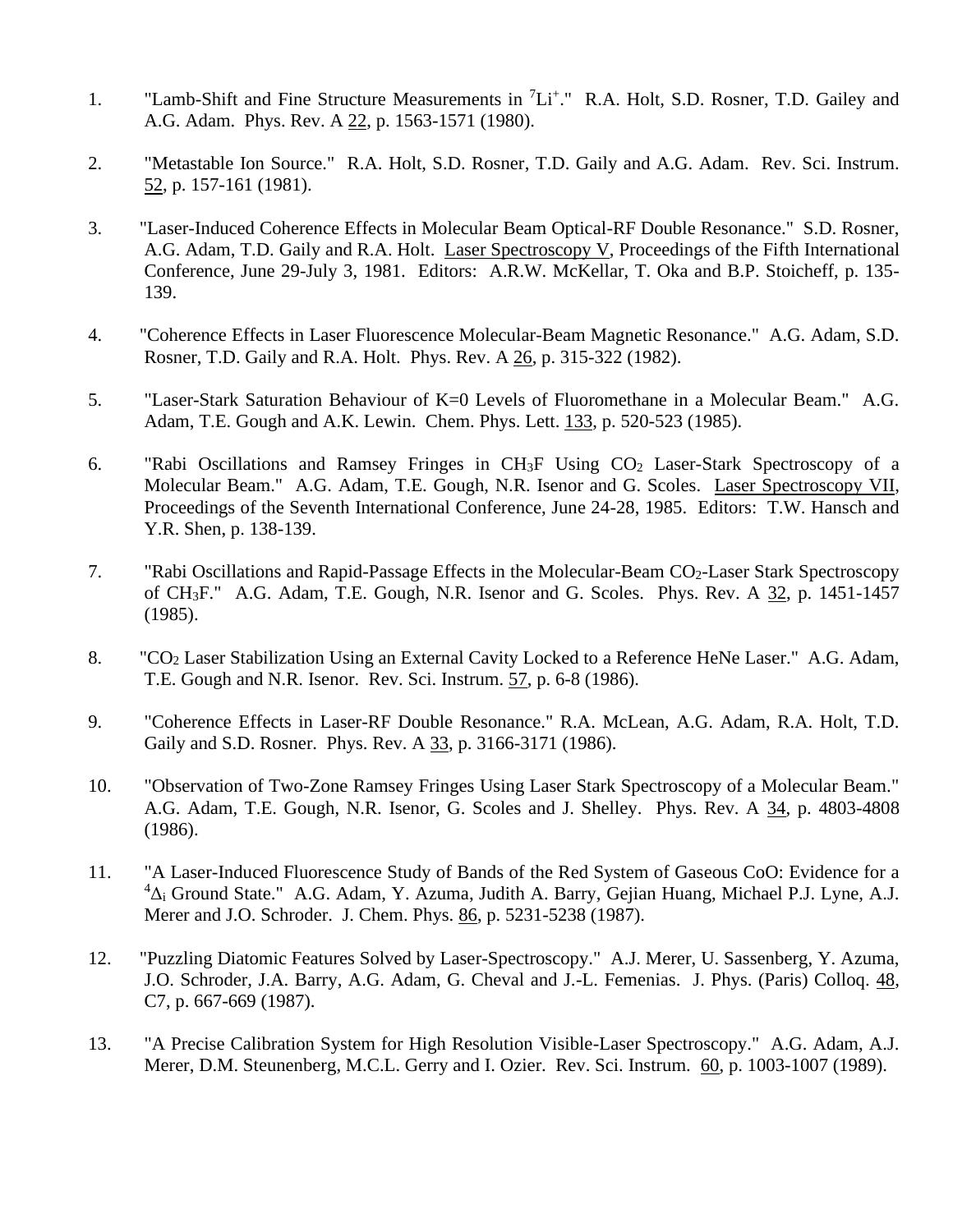- 14. "Vibronic Perturbations in the  $\tilde{A}^2\Pi_u X^2\Pi_g$  Transition of BO<sub>2</sub>: K–Resonance Crossings and the Onset of Chaotic Behaviour." A.G. Adam, A.J. Merer and D.M. Steunenberg. J. Chem. Phys. 92, p. 2848–2861 (1990).
- 15. "Electronic Absorption Spectroscopy of  $N_2$ <sup>+</sup> Using Velocity Modulation : Rotational Structure in the (6,1) and (13,6) Bands of the A-X System." D.T. Cramb, A.G. Adam, D.M. Steunenberg, A.J. Merer and M.C.L. Gerry. J. Mol. Spectrosc. 141, p. 281-289 (1990).
- 16. "Anomalous Structure in the  $A^6\Sigma^+$   $X^6\Sigma^+$  Transition of MnO Caused by Interference Between Two Internal Hyperfine Perturbations." A.G. Adam, Y. Azuma, Hua Li, A.J. Merer and T. Chandrakumar. Chem. Phys. 152, p. 391-398 (1991).
- 17. "Hyperfine Structure in High Spin Multiplicity Electronic States: Analysis of the B<sup>4</sup>Π-X<sup>4</sup>Σ<sup>-</sup> Transition of Gaseous NbO." A.G. Adam, Y. Azuma, J.A. Barry, A.J. Merer, U. Sassenberg, J.O. Schröder, G. Cheval, and J.L. Féménias. J. Chem. Phys. 100, p. 6240–6262 (1994).
- 18. "Sub–Doppler Spectroscopy of Thioformaldehyde: Excited State Perturbations and Evidence for Rotation–Induced Vibrational Mixing in the Ground State." Dennis J. Clouthier, G. Huang, A.G. Adam, and A.J. Merer. J. Chem. Phys. 101, p. 7300–7310 (1994).
- 19. "Gas–Phase Electronic Spectroscopy of Cobalt Monofluoride." A.G. Adam, L.P. Fraser, W.D. Hamilton and M.C. Steeves. Chem. Phys. Lett. 230, p. 82–86 (1994).
- 20. "Rotational and Hyperfine Structure in the  $B^4\Pi X^4\Sigma$  (0,0) Band of VO at 7900 Å: Perturbations by the  $a^2\Sigma^+$ , v=2 Level." A.G. Adam, M. Barnes, B. Berno, R.D. Bower, and A.J. Merer. J. Mol. Spectrosc. 170, p. 94–130 (1995).
- 21. "Laser Spectroscopy of the Lanthanide Monofluorides: Analysis of the  $A^2\Pi X^2\Sigma^+$  Transition of Ytterbium Monofluoride." K.L. Dunfield, C. Linton, T.E. Clarke, J. McBride, A.G. Adam, and J.R.D. Peers. J. Mol. Spectrosc. 174, p. 433–445 (1995).
- 22. "A Rotational and Hyperfine Analysis of the [14.0]  $2\Sigma^+ X^2\Sigma^+$  Band System of Cobalt Monocarbide." A.G. Adam and J.R.D. Peers. J. Mol. Spectrosc. 181, p. 24-32 (1997).
- 23. "A High Resolution Study of the  $(0,0)2^1\Pi-X^1\Sigma^+$  Transition of ScCl." A.G. Adam and J.R.D. Peers. J. Mol. Spectrosc. 182, p.215-217 (1997).
- 24. "Laser and Fourier Transform Emission Spectroscopy of the  $G^4\Phi$   $X^4\Phi$  System of TiF." R.S. Ram, J.R.D. Peers, Ying Teng, A.G. Adam, A. Muntianu, P.F. Bernath, and S.P. Davis. J. Mol. Spectrosc. 184, p.186–201 (1997).
- 25. "Electronic Spectra of YOH and YOD in the Visible Region; Strong Vibronic Coupling Between the  $B<sup>1</sup>\Pi$  and  $C<sup>1</sup>\Sigma$ <sup>+</sup> States. " A.G. Adam, K. Athanassenas, D.A. Gillet, C.T. Kingston, A.J. Merer, J.R.D. Peers, and S.J. Rixon. J. Mol. Spectrosc. 196, p. 45-69 (1999).
- 26. "High Resolution Spectroscopy and Ab Initio Calculations on HfCl." R.S. Ram, A. Tsouli, J. Lievin, A.G. Adam, and P.F. Bernath, J. Mol. Spectrosc. 202, p. 116-130 (2000).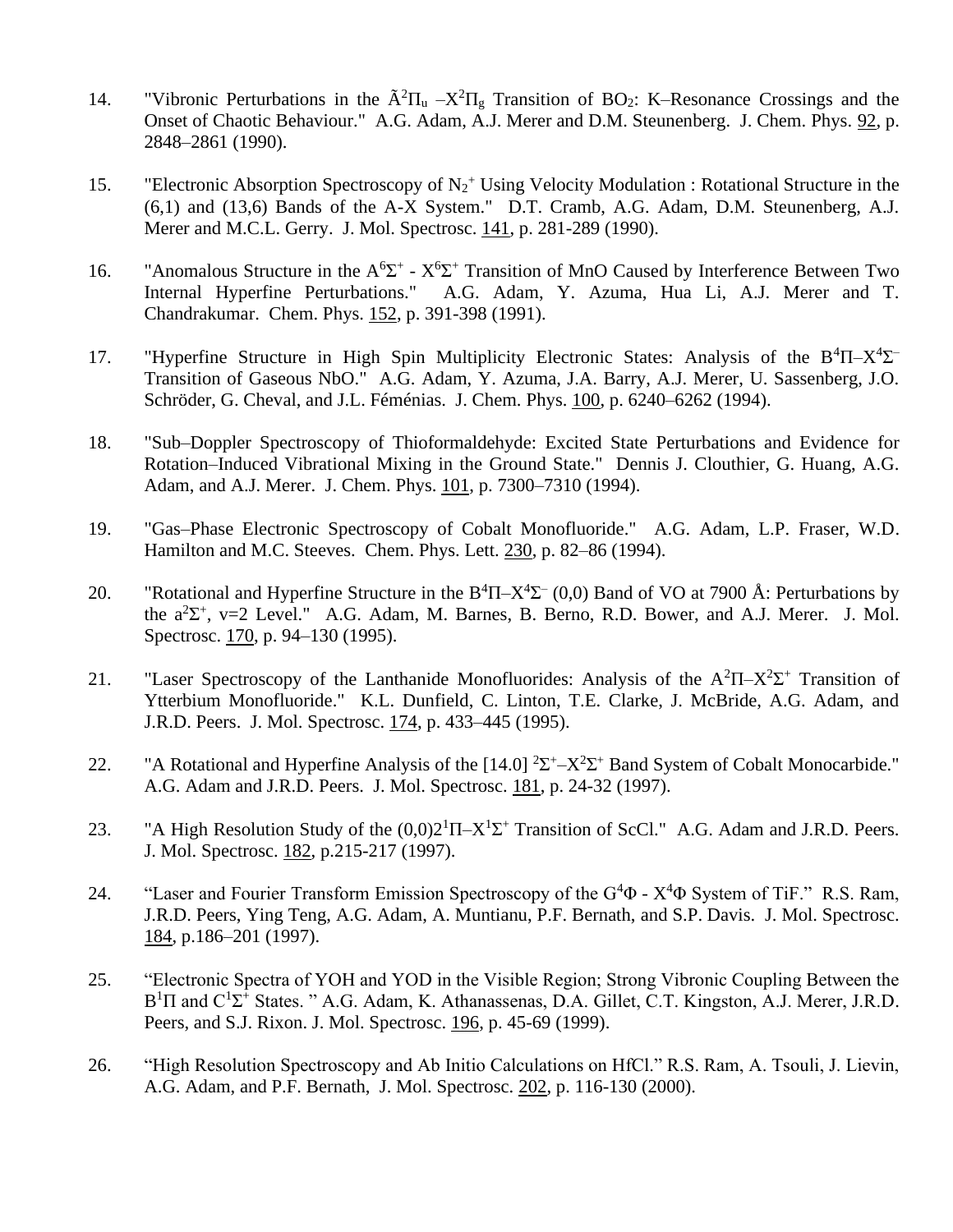- 27. "Laser Optogalvanic and Jet Spectroscopy of Germylene (GeH2): New Spectroscopic Data for an Important Semiconductor Growth Intermediate." T.C. Smith, D.J. Clouthier, W. Sha, and A.G. Adam, J. Chem. Phys. 113, p. 9567-9576 (2000).
- 28. "The Electronic Structure of ZrCl." R.S. Ram, A. Tsouli, J. Lievin, A.G. Adam, W. Sha, and P.F. Bernath, J. Chem. Phys. 114, p. 3977-3987 (2001).
- 29. "A Hund's Case (a) Analysis of the  $[18.8]^3\Phi_i X^3\Phi_i$  Electronic Transition of CoF." A. G. Adam and W. D. Hamilton, J. Mol. Spectrosc. 206, p. 139-142 (2001).
- 30. "High-Resolution Laser Spectroscopy of YbCl: The  $B^2\Sigma^+$   $X^2\Sigma^+$  Transition." C. Linton and A. G. Adam, J. Mol. Spectrosc. 206, p. 161-165 (2001).
- 31. "High-Resolution Visible Laser Spectroscopy of Cobalt Monochloride." A. G. Adam, J. R. D. Peers, Ying Teng, and Colan Linton, J. Mol. Spectrosc. 212, p. 111-117 (2002).
- 32. "The  $A^2E X^2A_1$  System of CaOCH<sub>3</sub>." P. Crozet, A. J. Ross, C. Linton, M. J. Dick, and A. G. Adam, J. Mol. Spectrosc. 213, p. 28-34 (2002).
- 33. "A Laser-Induced Fluorescence Study of the Visible Spectrum of Rhodium Monoxide." Romey F. Heuff, Walter J. Balfour, Allan G. Adam, J. Mol. Spectrosc. 216, p. 136 - 150(2002).
- 34. "High-Resolution Visible Laser Spectroscopy of HfF." A. G. Adam, W. S. Hopkins, and D. W. Tokaryk, J. Mol. Spectrosc. 225, p. 1 - 7 (2004).
- 35. " Phosphorous Hyperfine Structure in the Electronic Spectrum of the HPCl Radical," B. S. Tackett, D. J. Clouthier, A. G. Adam, and S. A. Shepard, J. Chem. Phys. 121, p. 1405-1411 (2004).
- 36. "The First Observation of the Rhodium Monofluoride Molecule: Jet-Cooled Laser Spectroscopic Studies," R. Li, R. H. Jensen, W. J. Balfour, S. A. Shepard, and A. G. Adam, J. Chem. Phys. 121, p. 2591-2597 (2004) .
- 37. "Geometry of the CaOCH<sup>3</sup> Radical From Isotope Effects in Electronic Spectra," P. Crozet, A. J. Ross, C. Linton, A. G. Adam, W. S. Hopkins, and R. J. Leroy, J. Mol. Spectrosc. 229, p. 224-230 (2005).
- 38. "High Resolution Laser Spectroscopy of the  $A^2\Pi X^2\Sigma^+$  Transition of MgCCH," A.G. Adam, W.S. Hopkins, and D.W. Tokaryk, J. Mol. Spectrosc. 230, p. 54-61 (2005) .
- 39. "A Laser Spectroscopic Study of the  $X^2\Pi_g$ ,  $A^2\Pi_u$ , and  $B^2 \Sigma_u^+$  States of BS<sub>2</sub>: Renner-Teller, Spin-Orbit, and K-Resonance Effects." D.J. Clouthier, Sheng-Gui He, A.G. Adam, and D.W. Tokaryk. J. Chem. Phys. 122, 194314-194323 (2005).
- 40. "Laser Spectroscopy of the A[16.4]8.5–X7.5, A[16.4]8.5–Y[0.15]8.5, and A[16.4]8.5–Z[0.85]7.5 Transitions of Dysprosium Monochloride." C. Linton, R.K. Ghosh, M.J. Dick and A.G. Adam, J. Mol. Spectrosc. 232, 30-39 (2005).
- 41. "Laser and Fourier Transform Emission Spectroscopy of TaCl." R.S. Ram, W.S. Hopkins, A.G. Adam, and P.F. Bernath, J. Mol. Spectrosc. 232, p. 358 -368 (2005).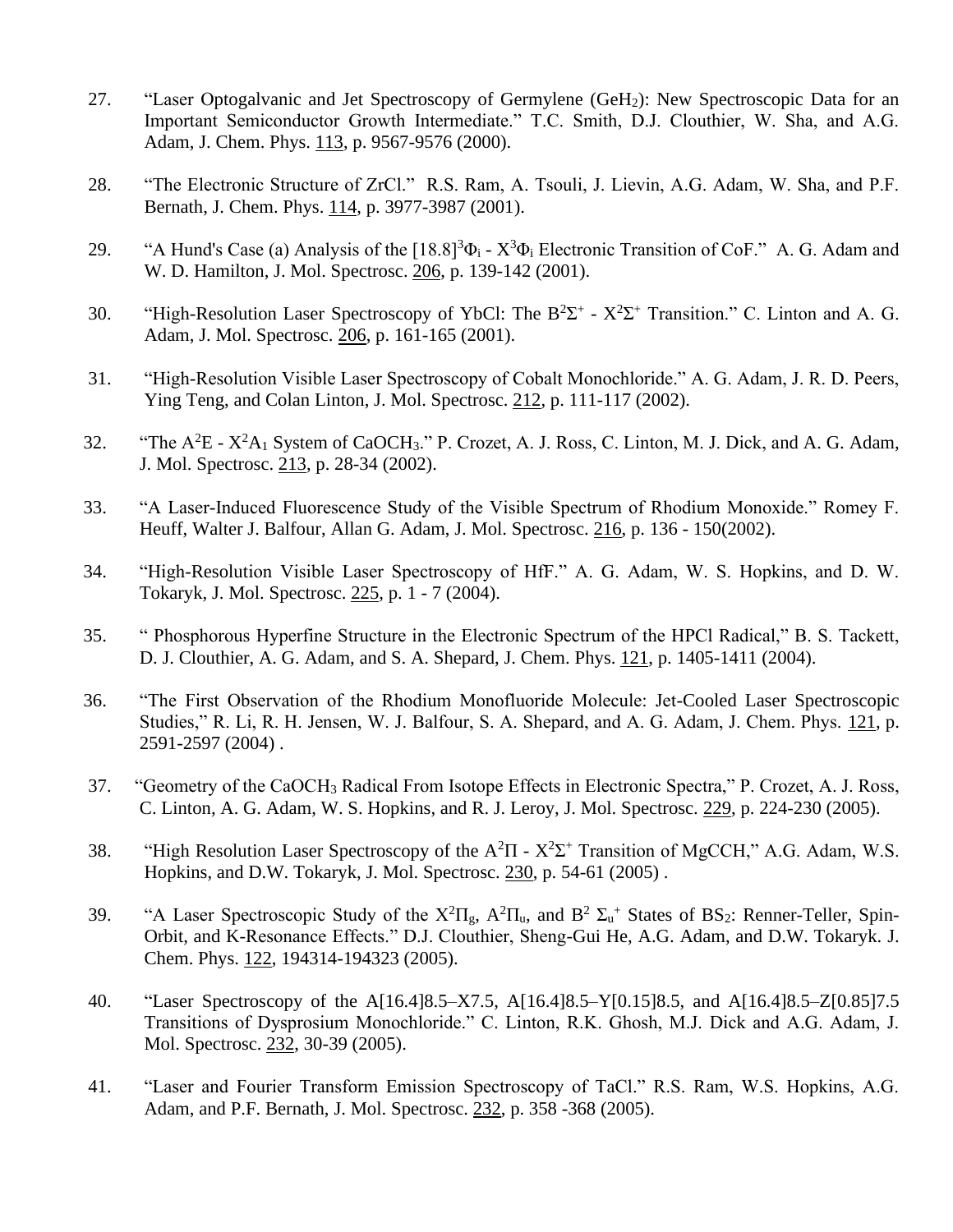- 42. "A High Resolution Spectroscopic Study of Rhodium Monochloride." S.A. Shepard, A.G. Adam, R. Li, and W.J. Balfour, J. Mol. Spectrosc. 234, 204 - 210 (2005).
- 43. "A Visible Spectrum of Jet-Cooled Rhodium Monosulfide." R. Li, W.J. Balfour, W.S. Hopkins, and A.G. Adam, J. Mol. Spectrosc. 234, 211 -215 (2005).
- 44. "High resolution laser spectroscopy of the titanium monohalides, TiCl and TiBr." A.G. Adam, W. S. Hopkins, Wei Sha, and D.W. Tokaryk, J. Mol. Spectrosc. 236, 42-51 (2006).
- 45. "High resolution laser induced fluorescence spectroscopy of the  $[18.8]^3\Phi_i X^3\Phi_i$  (0,0) band of cobalt monofluoride." T.C. Steimle, T. Ma, A.G. Adam, W.D. Hamilton, and A.J. Merer, J. Chem. Phys. 125, 064302/1-064302/9 (2006).
- 46. "Cavity ring down laser spectroscopy of the  $\tilde{B}^2\Sigma^+$   $\tilde{X}^2\Sigma^+$  transition of CaCCH." D.W. Tokaryk, A.G. Adam, and M.E. Slaney, Chem. Phys. Lett. 433, 264-267 (2007).
- rhodium monoxide, RhO". J. Gengler, T. Ma, A.G. Adam, and T.C. Steimle, J. Chem. Phys. 126, 47. "A molecular beam optical Stark study of the [15.8] and  $[16.0]^2\Pi_{1/2}X^4\Sigma (0,0)$  band systems of 134304/1-134304/11 (2007).
- 48. "High resolution laser spectroscopy of the  $[14.9]^4\Sigma$   $X^4\Sigma$  transition of jet-cooled CrP". A.G. Adam, M.E. Slaney, D.W. Tokaryk, and W.J. Balfour, Chem. Phys. Lett. 450, 25-30 (2007).
- 49. "Isotopic study of the  $\tilde{B}^2A_1 \tilde{X}^2A_1$  transition of calcium monomethoxide using laser excitation and population depletion spectroscopy". C. Linton, A.J. Ross, A.G. Adam, P. Crozet, L.E. Downie, A.D. Granger, and W.S. Hopkins, J. Mol. Spectrosc. 250, 98-105 (2008).
- 50. "Laser spectroscopy of the  $A^3\Phi_i X^3\Phi_i$  and  $B^3\Phi_4 X^3\Phi_4$  transitions of iridium monofluoride (IrF)". A.G. Adam, A.D. Granger, L.E. Downie, D.W. Tokaryk, and C. Linton, Can. J. Phys. 87, 557-565 (2009).
- 51. "A Laser Spectroscopic Investigation of Rhodium Monosilicide". A.G. Adam, A.D. Granger, W.J. Balfour, and R. Li, J. Mol. Spectrosc. 258, 35-41 (2009).
- 52. "High-Resolution Laser Spectroscopy of the  $\tilde{A}^2P \tilde{X}^2S^+$  Transition of MgC<sub>4</sub>H". D. Forthomme, C. Linton, D. W. Tokaryk, A.G. Adam, and A. D. Granger, Chem. Phys. Lett. 488, 116-120 (2010).
- 53. "A High Resolution Visible Spectrum of Iridium Monophosphide". A. G. Adam, L. E. Downie, A. D. Granger, F. Grein, M. E. Slaney, C. Linton, and D.W. Tokaryk, J. Mol. Spectrosc. 263, 111-119 (2010).
- 54. "Laser Spectroscopy of the  $\tilde{A}^2 \rho$   $\tilde{X}^2 S^+$  and  $\tilde{B}^2 \Sigma^+$   $\tilde{X}^2 \Sigma^+$  Transitions of CaCCD". A. Faridian, D. W. Tokaryk, and A. G. Adam, J. Mol. Spectrosc. 264, 125-128 (2010).
- Tokaryk, and A. G. Adam, J. Mol. Spectrosc. 266, 116-118 (2011). 55. "Laser Spectroscopy of the  $\tilde{A}^2$ P -  $\tilde{X}^2$ S<sup>+</sup>Transitions of SrCCH and SrCCD". A. Faridian, D. W.
- 56. "Hyperfine Interactions in the  $A^3\Phi_4 X^3\Phi_4$  States of Iridium Monofluoride, IrF". C.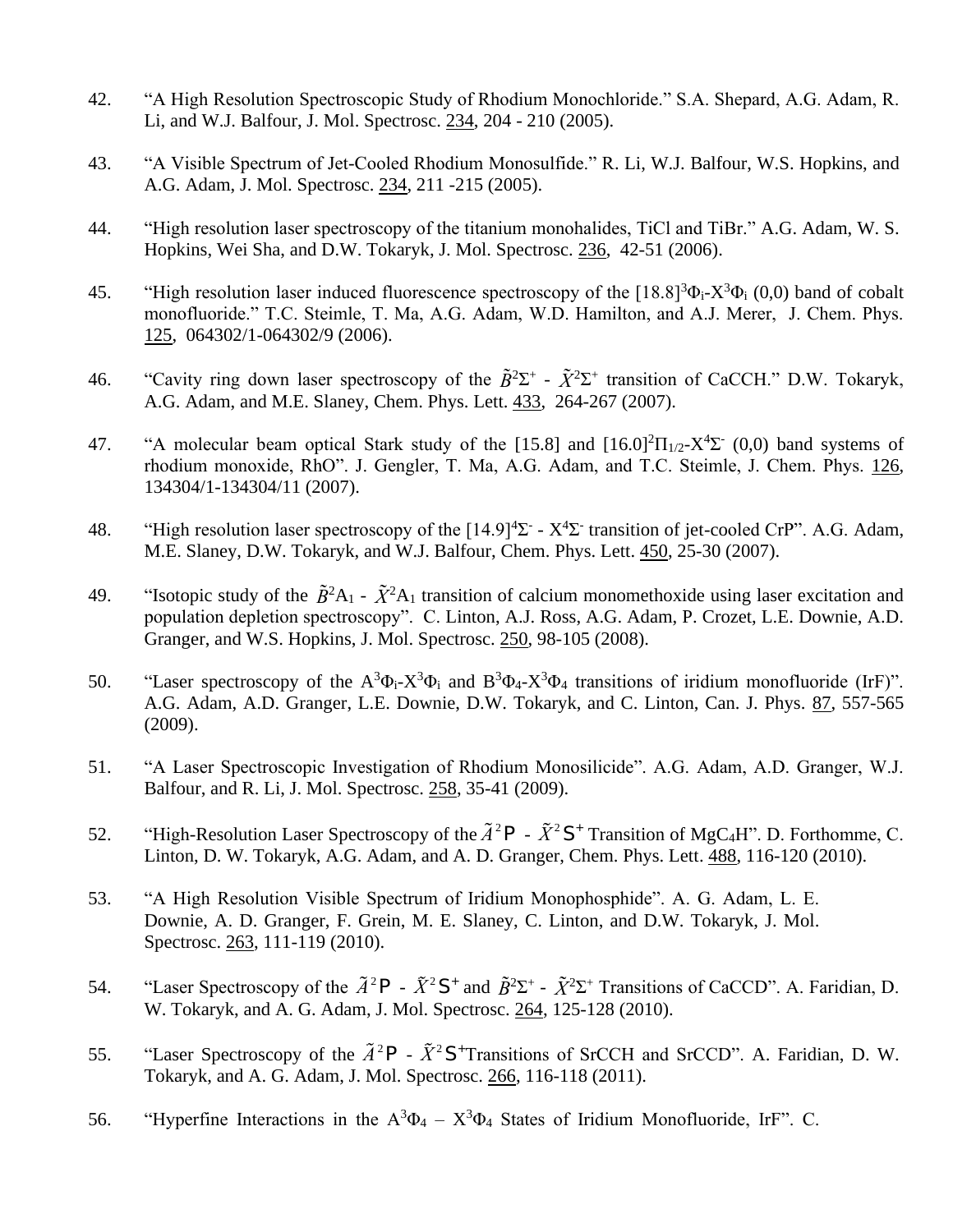Linton, X. Zhuang, T. C. Steimle, and A. G. Adam, J. Chem. Phys. 135, 034305/1- 034305/7 (2011).

- 57. "Unravelling the Visible Spectrum of Strontium Monomethoxide". D. Forthomme, C. Linton, A. G. Read, D. W. Tokaryk, A. G. Adam, A. D. Granger, and W. S. Hopkins, J. Mol. Spectrosc. 270, 108-115 (2011).
- 58. "Laser Spectroscopy of Iridium Monohydride and Iridium Monodeuteride". A. G. Adam, A. D. Granger, C. Linton, and D. W. Tokaryk, Chem. Phys. Lett. 535, 21-25 (2012).
- 59. "Rotational and Hyperfine Structure in the  $[17.6]2.5 X2.5$  and  $[23.3]2.5 X2.5$  Transitions in Iridium Monoxide, IrO". A. G. Adam, J. A. Daigle, L. M. Esson, A. D. Granger, A. M. Smith, C. Linton, and D. W. Tokaryk, J. Mol. Spectrosc. 286-287, 46-51 (2013).
- 60. "The Pure Rotational Spectrum of Ruthenium Monocarbide, RuC, and Relativistic ab initio Predictions". F. Wang, T. C. Steimle, A. G. Adam, L. Cheng, and J. F. Stanton, J. Chem. Phys. 139, 174318/1-174318/6 (2013).
- 61. "Analysis of the Hyperfine Structure in the 0-0 Band of the [17.6]2.5 X2.5 Transition of Iridium Monoxide, IrO". A. G. Adam, C. Linton, and T. C. Steimle, J. Mol. Spectrosc. 295, 7-14 (2014).
- 62. "Stark and Zeeman Effect in the [18.6]3.5 X(1)4.5 Transition of Uranium Monfluoride, UF". C. Linton, A. G. Adam, and T. C. Steimle, J. Chem. Phys. 140, 214305 - 214311 (2014).
- 63. "Hyperfine Structure and Stark Effect in the [18.0]  $4 X^3\Phi_4$  Transition of Iridium Hydride, IrH and [18.2]  $4 - X^3\Phi_4$  Transition of Iridium Deuteride, IrD". C. Linton, A.D. Granger, A.G. Adam, and T.C. Steimle. J. Mol. Spectrosc. 304, 37-42 (2014).
- 64. "Hyperfine Structure in the X8, A[19.1]9 and B[21.68]8 States of HoF and X8 and A[15.6]9 State of HoCl". M. J. Dick, C. Linton and A. G. Adam. J. Mol. Spectrosc. 308-309, 28-32(2015).
- 65. "High Resolution Laser Spectroscopy of the  $[20.6]0.5 X^2\Sigma^+$  Transition of Nickel Monoboride, NiB". E. S. Goudreau, A. G. Adam, D. W. Tokaryk, and C. Linton. J. Mol. Spectrosc. 314, 13- 18(2015).
- 66. "Laser Spectroscopy of the [17.9] $4 X^3\Phi_4$  and [15.6] $\Omega$   $X^3\Phi_4$  Transitions of Iridium Monochloride (IrCl)". A.G. Adam, S. Foran and C. Linton. J. Mol. Spectrosc. 319, 10-16(2016).
- 67. "Laser Spectroscopy of Jet-Cooled NiF: Application of Hougen's Approximate Model For the Low-Lying Electronic States". D.L. Arsenault, D.W. Tokaryk, A.G. Adam and C. Linton. J. Mol. Spectrosc. 324, 20-27(2016).
- 68. "Hyperfine structure in the  $(1, 0)$  band of the [17.9]4  $X^3\Phi_4$  transition of iridium monochloride, IrCl". T. Ma, C. Linton, T.C. Steimle, and A.G. Adam. J. Mol. Spectrosc. 338, 1-5(2017).
- 69. "High resolution laser spectroscopy of the [13.8]  $0.5 X^2 \Delta_{3/2}$  and [14.2]  $1.5 X^2 \Delta_{3/2}$  transitions of hafnium monofluoride". A.G. Adam, L.M. Esson, C. Linton, A.M. Smith and D.W. Tokaryk. J. Mol. Spectrosc. 349, 17-22(2018).